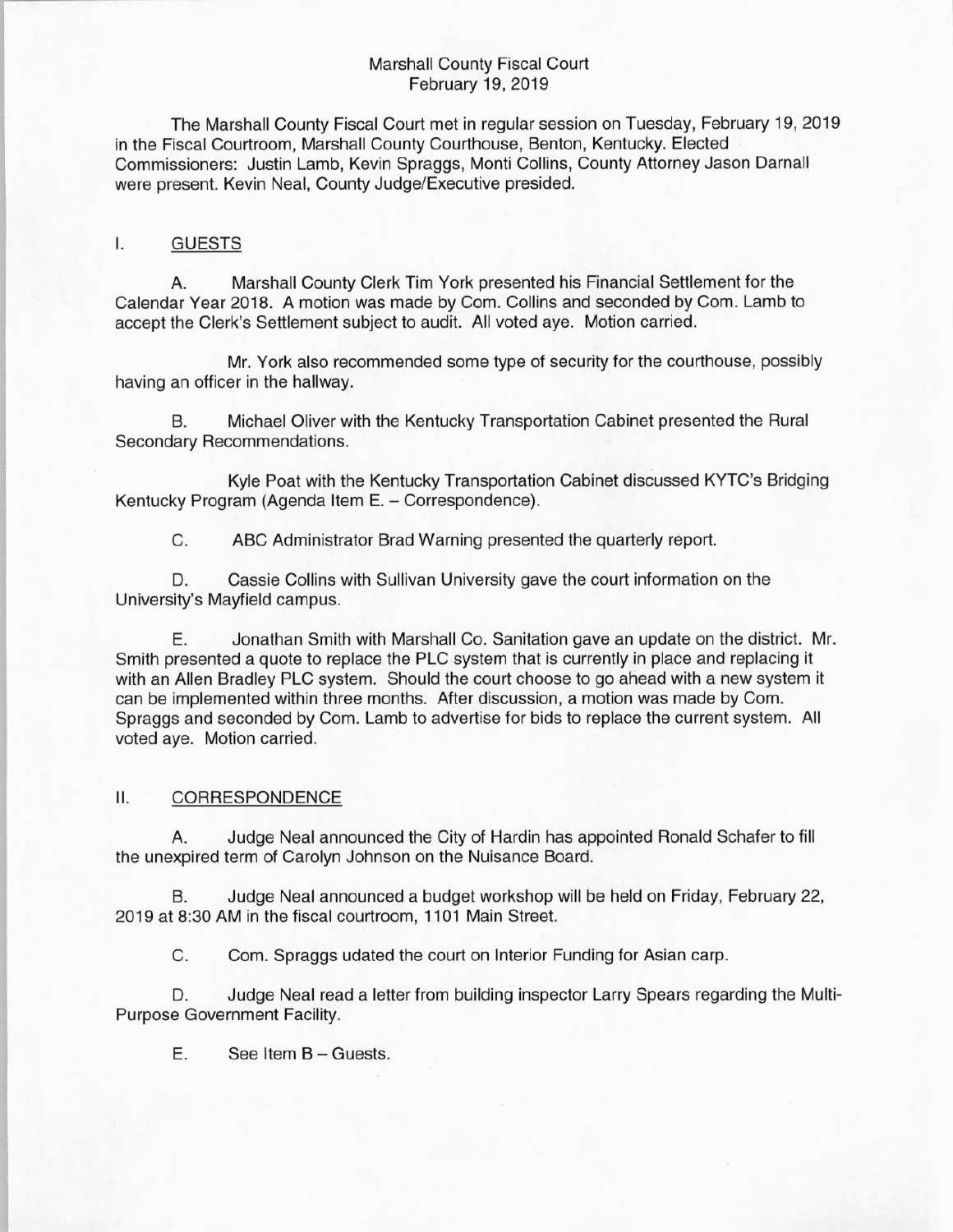Marshall County Fiscal Court February 19, 2019 Page two

### III. OLD BUSINESS

A. A motion was made by Com. Lamb and seconded by Com. Collins to approve the minutes of the February 5<sup>th</sup>, February 8<sup>th</sup> Emergency Meeting, February 11<sup>th</sup> Special Called Meeting, February 11<sup>th</sup> Budget Workshop and February 12<sup>th</sup> Special Called Meeting. All voted aye. Motion carried.

B. Deputy Judge Brad Warning presented a list of surplus items that are no longer needed. Mr. Warning stated most of the items will be listed on Govdeals, there are some items that Road Superintendent Wendy Greer will advertise locally. A motion was made by Com. Collins and seconded by Com. Spraggs to approve listing the items for electronic auction with department heads setting a reserve price if needed. All voted aye. Motion carried.

C. The Marshall County Calvert City Riverport Authority Board recommended the board dissolve. Calvert City Council voted at their last meeting to dissolve the board. A motion was made by Com. Collins and seconded by Com. Lamb to dissolve the Marshall County Calvert City Riverport Authority Board and for Calvert City Attorney Greg Northcutt and County Attorney Jason Darnall to work together to come up with a proposal on how to distribute the Board's assets. All voted aye. Motion carried.

D. Chad McCann with Rivercrest Engineering gave an update on the water and sewer design for the Southwest One site.

Judge Neal discussed the Fiscal Court FY 17 audit. RJ Palmer with Compass Financial was also present and discussed how an audit relates to project funding.

Judge Neal would like to advertise a Request for Proposals ( RFP) for municipal advisory services.

E. Enterprise fleet services was discussed, the item was tabled until the next meeting.

# IV. NEW BUSINESS

A. A motion was made by Com. Collins and seconded by Com. Spraggs to approve the expanded jurisdiction interlocal agreement renewal. All voted aye. Motion carried.

A motion was made by Com. Collins and seconded by Com. Spraggs to recess for 5 minutes. All voted aye. Motion carried.

Judge Neal called court back to order.

B. A motion was made by Com. Lamb and seconded by Com. Collins for Judge Neal to sign the AOC Non-recurring project for the Judicial Building. All voted aye. Motion carried.

C. LaDonna Coriell, E-911 Director, requested to hire Andrew Vaughan part-time at \$14.50 per hour effective February 19, 2019. A motion was made by Com. Lamb and seconded by Com. Spraggs to approve the new hire. All voted aye. Motion carried.

Marshall County Fiscal Court